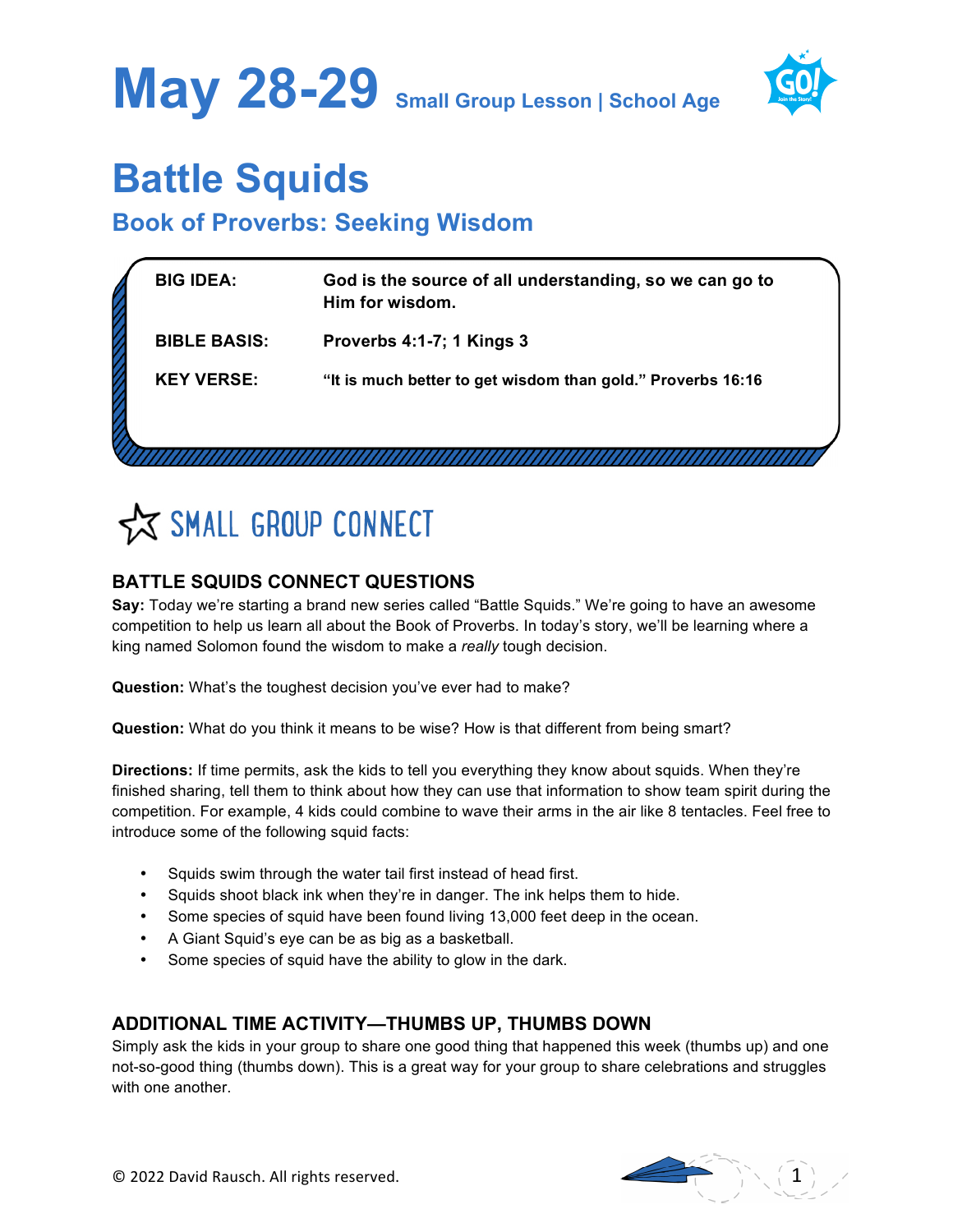**May 28-29 Small Group Lesson | School Age**



### **X LARGE GROUP LESSON**

### **X SMALL GROUP ACTIVITIES**

#### **STORY QUESTIONS**

#### **For Younger Kids:**

- 1. What did you find interesting about this story?
- 2. How do you think Solomon knew which woman was the baby's mother?

#### **For Older Kids:**

- 1. What do you think this story teaches us about God?
- 2. Why do you think Solomon chose wisdom over riches?

#### **PROVERBS MIX AND MATCH (Application Activity)**

**Set up:** In one row, place the 6 "Proverb Head" cards face *down* on the floor. In a separate row, place the 6 "Proverb Tail" cards face *up* on the floor. The cards should be mixed up so that the "Head" card doesn't line up with its corresponding "Tail" card.

**Say:** Today we learned about the wise sayings in the Book of Proverbs. If you're looking to get wisdom from the Bible, the Book of Proverbs is a *great* place to start! A lot of times, the wise sayings in Proverbs have two parts to them—a beginning and an end. But for our game today, we're going to call it the head and the tail. We're going to play a game right now that will help us match a proverb's head with its tail.

**Directions:** Choose a kid to flip over one of the "Proverb Head" cards. Read the card aloud. Tell the kids to look at each of the "Proverb Tail" cards and decide as a group which one is the best match. For younger kids, you may want to read each of the "Proverb Tail" cards to them. Once there's a consensus, tell them if they're right or wrong. If they're wrong, have the kids do their best "squid death" (pretend like they're a dying squid) and then let them choose again. If they're right, have the kids give "squid 5" (high 5 with their pretend tentacles) and then ask what they think that proverb means. Continue playing until all the cards have been matched.

#### **Proverbs "Head" and "Tail" cards:**

- "My son, listen to your father's advice. Don't turn away from your mother's teaching." Proverbs 1:8
- "Become wise by walking with the wise; hang out with fools and watch your life fall to pieces." Proverbs 13:20 (MSG)
- "A cheerful heart makes you healthy. But a broken spirit dries you up." Proverbs 17:22
- "Anyone who hides their sins doesn't succeed. But anyone who admits their sins and gives them up finds mercy." Proverbs 28:13
- "A gentle answer turns anger away. But mean words stir up anger." Proverbs 15:1
- "In all your ways remember [God]. Then He will make your paths smooth and straight." Proverbs 3:6